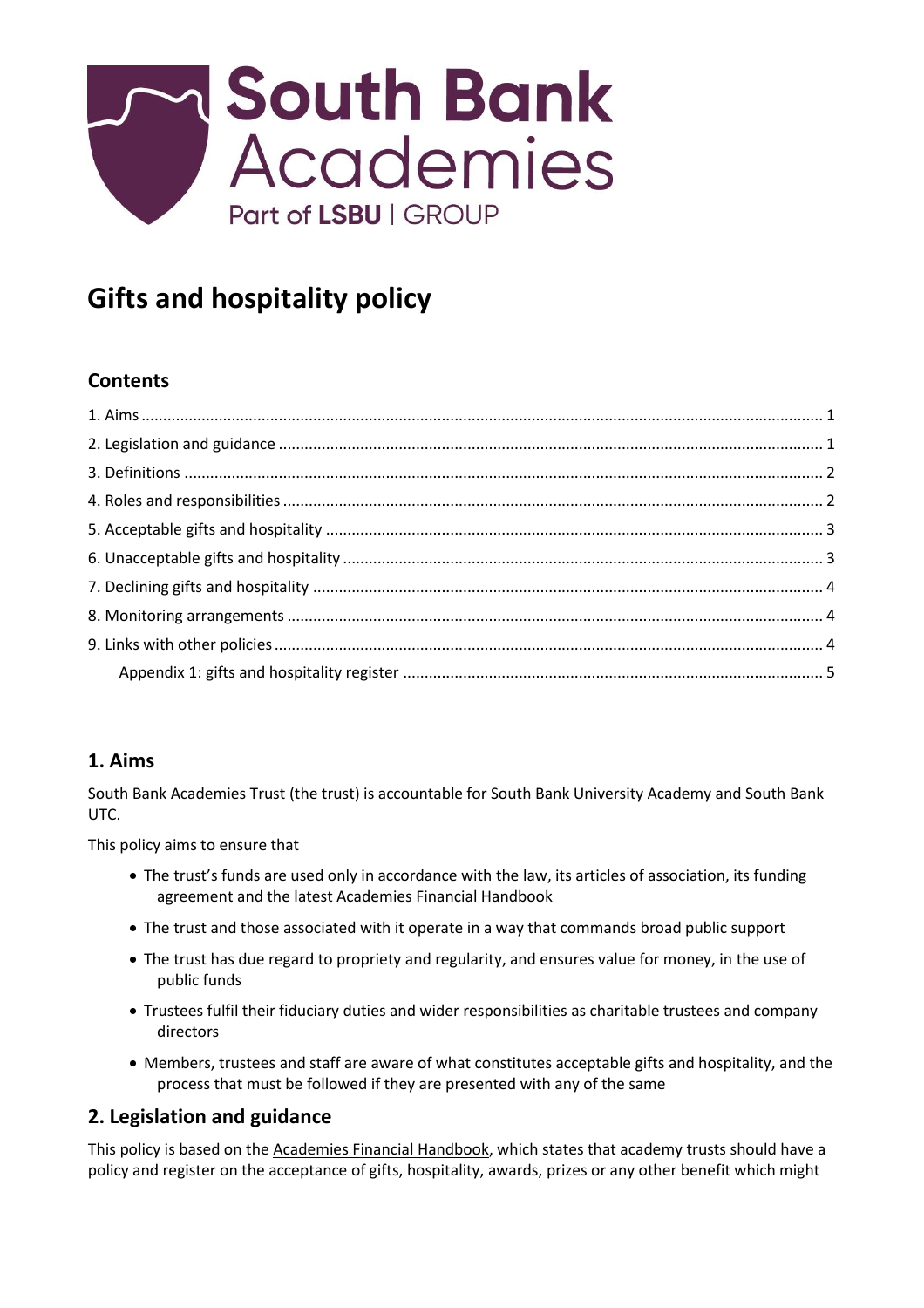be seen to compromise the personal judgement or integrity of members, trustees, staff and/or any other representative of the trust.

This policy also complies with our funding agreements and articles of association.

# <span id="page-1-0"></span>**3. Definitions**

Gifts are any items, cash, awards, prizes, goods or services, offered without expectation of payment or benefit. Gifts also include goods or services offered at a discounted rate, or on terms not available to the general public.

Hospitality is defined as food, drink, accommodation or entertainment (such as cultural or sporting events) provided free of charge, heavily discounted or on terms not generally available to the general public.

# <span id="page-1-1"></span>**4. Roles and responsibilities**

#### **4.1 Members, trustees and staff**

Members, trustees and staff:

- Must not give or accept gifts or hospitality to or from a third party where it might be perceived that their personal integrity has the potential to be compromised, or that the trust might be placed under any obligation as a result of acceptance
- Must not use their official position to further their private interests or the interests of others
- Must not solicit gifts or hospitality
- Must record any gifts or hospitality offered to them or the trust with a value of over £50 on the gifts and hospitality register (see appendix 1) within 7 working days, even if declined
- Must consult the trust business manager before accepting or offering any gifts or hospitality with a value of over £50

#### **4.2 Academy trustees**

Academy trustees will ensure that the trust's funds are used in a way that commands broad public support, pays due regard to propriety and regularity, and provides value for money.

#### **4.3 The Principal and Executive Principal**

The Principal is responsible for ensuring that staff in their school are aware of and understand this policy, and that it is being implemented consistently.

The Principal will act with the utmost integrity on all matters relating to gifts and hospitality, ensuring that they set a good example to the rest of the school and trust and to those outside the organisation.

They will also ensure, alongside the Executive Principal and CEO, that decisions on whether individuals or the trust can accept or offer gifts or hospitality with a value of over £50 are in line with this policy.

#### **4.4 The trust business manager**

The trust business manager will ensure that:

- The trust maintains a gifts and hospitality register
- Figures for transactions relating to gifts made by the trust are disclosed in the trust's audited accounts, in accordance with the Academies Financial Handbook
- The academy trustees and Principals are provided with information on gifts and hospitality received and given, as appropriate

They will also ensure, alongside the Principals and Executive Principal that decisions on whether individuals or the trust can accept or offer gifts or hospitality with a value of over £50 are in line with this policy.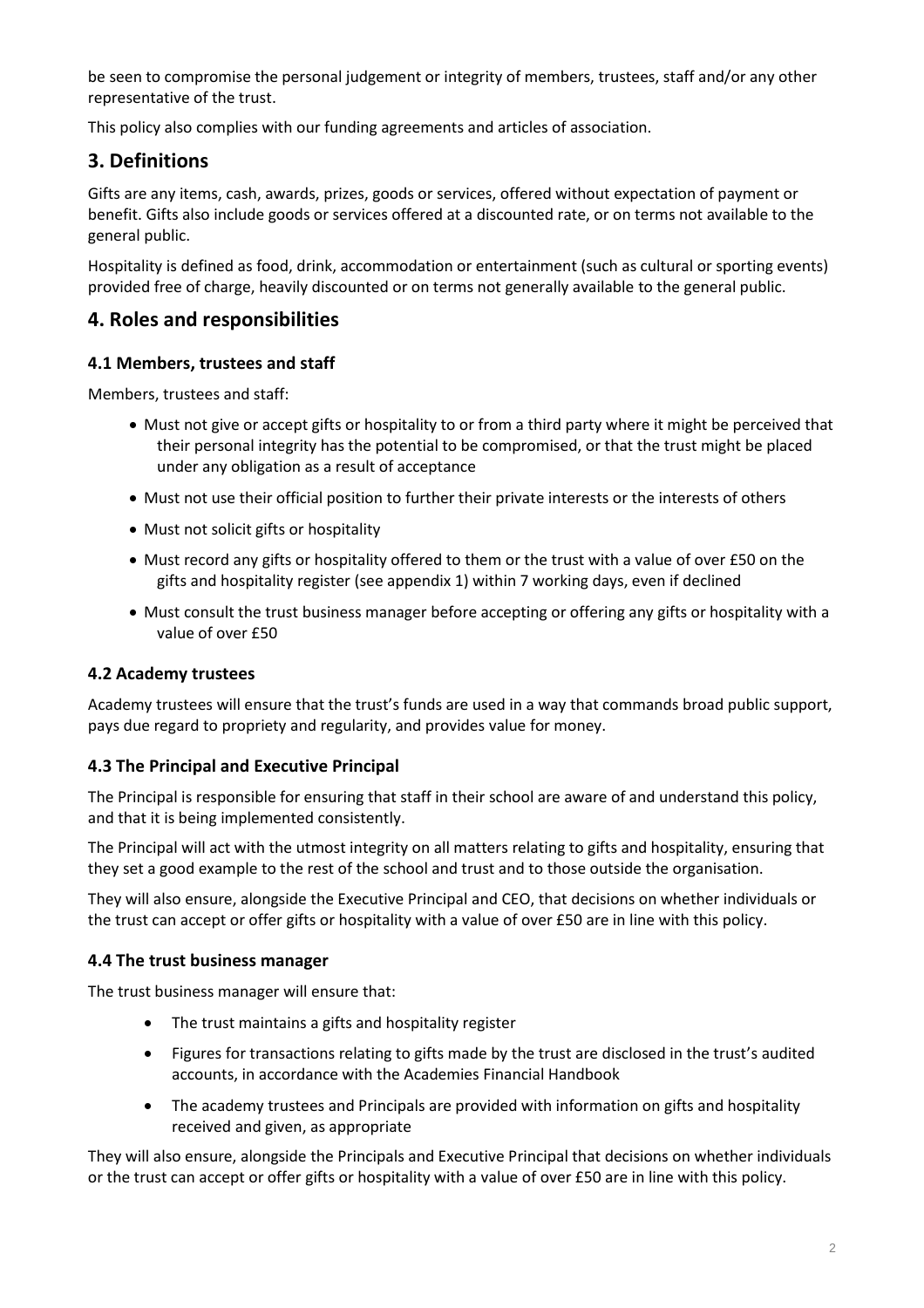#### **4.5 The Senior Finance Officer**

The senior finance officer is responsible for maintaining the gifts and hospitality register on a day-to-day basis.

#### **4.5 Parents**

The trust does not wish to discourage gift-giving and that small tokens of gratitude are always appreciated. These may take the form of gifts given at Christmas or the end of the academic year for example. Trust staff are prevented in this policy from being able to accept gifts or hospitality of a value greater than £50.

#### <span id="page-2-0"></span>**5. Acceptable gifts and hospitality**

#### **5.1 Offer of gifts and hospitality received**

Members, trustees and staff can accept gifts and hospitality that have a value of up to £50. These do not have to be pre-approved or recorded on the gifts and hospitality register.

Generally, gifts of nominal value, such as small tokens of appreciation, may be accepted. If in any doubt, members, trustees and staff must consult the trust business manager.

Similarly, hospitality such as working lunches may be accepted in order to maintain good relationships with key contacts, provided the hospitality is reasonable in the circumstances. If in doubt, guidance must be sought from the trust business manager.

Any gifts or hospitality offered with a value of over £50 must be recorded on the gifts and hospitality register within 7 working days, even if declined. Any member, trustee or member of staff who is offered such gifts or hospitality must consult the trust business manager.

If the Principal or Executive Principal is the recipient, or intended recipient, of **any** offer of gifts or hospitality, they must inform the chair of the board of trustees and record the offer on the gifts and hospitality register.

Failure to declare any offer of gifts or hospitality on the register in line with this policy will be treated as a staff disciplinary matter.

#### **5.2 Offer of gifts and hospitality given**

There are times where it is appropriate for the trust or trust staff to provide gifts or hospitality. For example catering for a business breakfast or a working lunch is likely to be appropriate, as is providing token gifts to visitors, such as stationery items or school tote bags.

Any gifts or hospitality provided by the trust, such as a working lunch for visitors, must not be extravagant. A maximum value of £25 per should be used as a guideline.

Alcohol must not be purchased out of the budget.

Expense claims should be made to the finance team and receipts must always be enclosed.

The trust business manager must be consulted about any proposal to provide gifts or hospitality with a value of over £50.

#### <span id="page-2-1"></span>**6. Unacceptable gifts and hospitality**

The following must never be offered or accepted:

- Monetary gifts
- Gifts or hospitality offered to family members, partners or close friends of members, trustees or staff
- Gifts or hospitality from a potential supplier or tenderer in the immediate period before tenders are invited or during the tendering process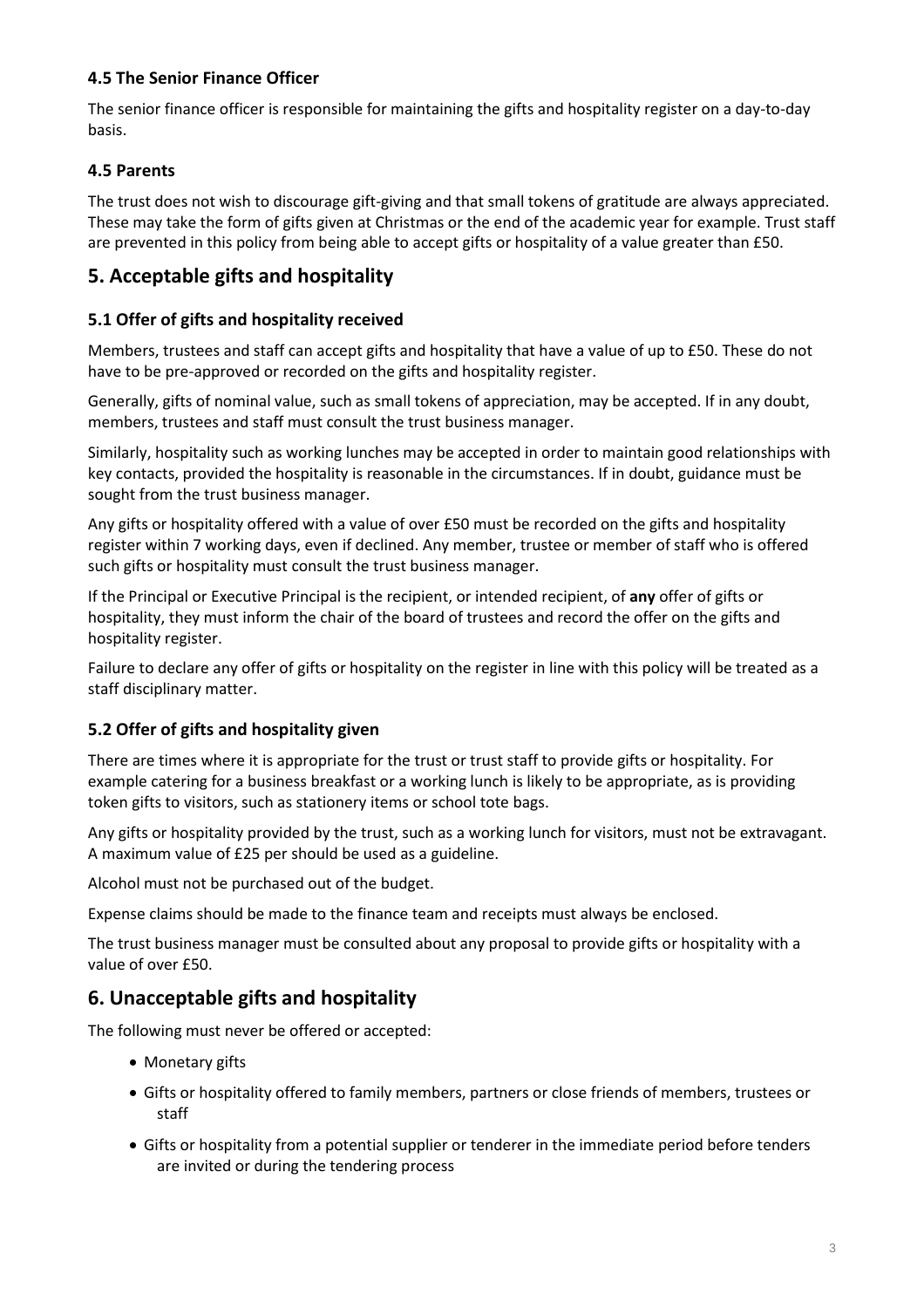• Lavish or extravagant gifts or hospitality, even if they relate to activities the recipient undertakes in their own time

This list is not intended to be exhaustive.

# <span id="page-3-0"></span>**7. Declining gifts and hospitality**

Any members, trustee or staff member who is offered any of the unacceptable gifts or hospitality outlined in section 6 above should politely decline the offer.

If they feel it would not be appropriate for them to decline, they should refer the matter to the trust business manager. The Principal or Executive Principal may decline the offer, or donate the gift or hospitality to a worthy cause, and must also record the offer on the gifts and hospitality register.

Disciplinary action will be taken against anyone who fails to decline gifts or hospitality the trust has deemed unacceptable.

Failure to declare any gifts or hospitality offered on the gifts and hospitality register, in line with this policy, will be dealt with as a staff disciplinary matter.

# <span id="page-3-1"></span>**8. Monitoring arrangements**

The gifts and hospitality register is monitored regularly by the trust business manager.

This policy will be reviewed every three years by the Executive Principal and approved by the governing board.

### <span id="page-3-2"></span>**9. Links with other policies**

This gifts and hospitality policy is linked to the:

- Staff code of conduct
- Staff disciplinary procedures
- Accounting policy

**Policy approved by:** South Bank Academies trust board

**Date of last review:** July 2021

**Date of next review:** August 2022